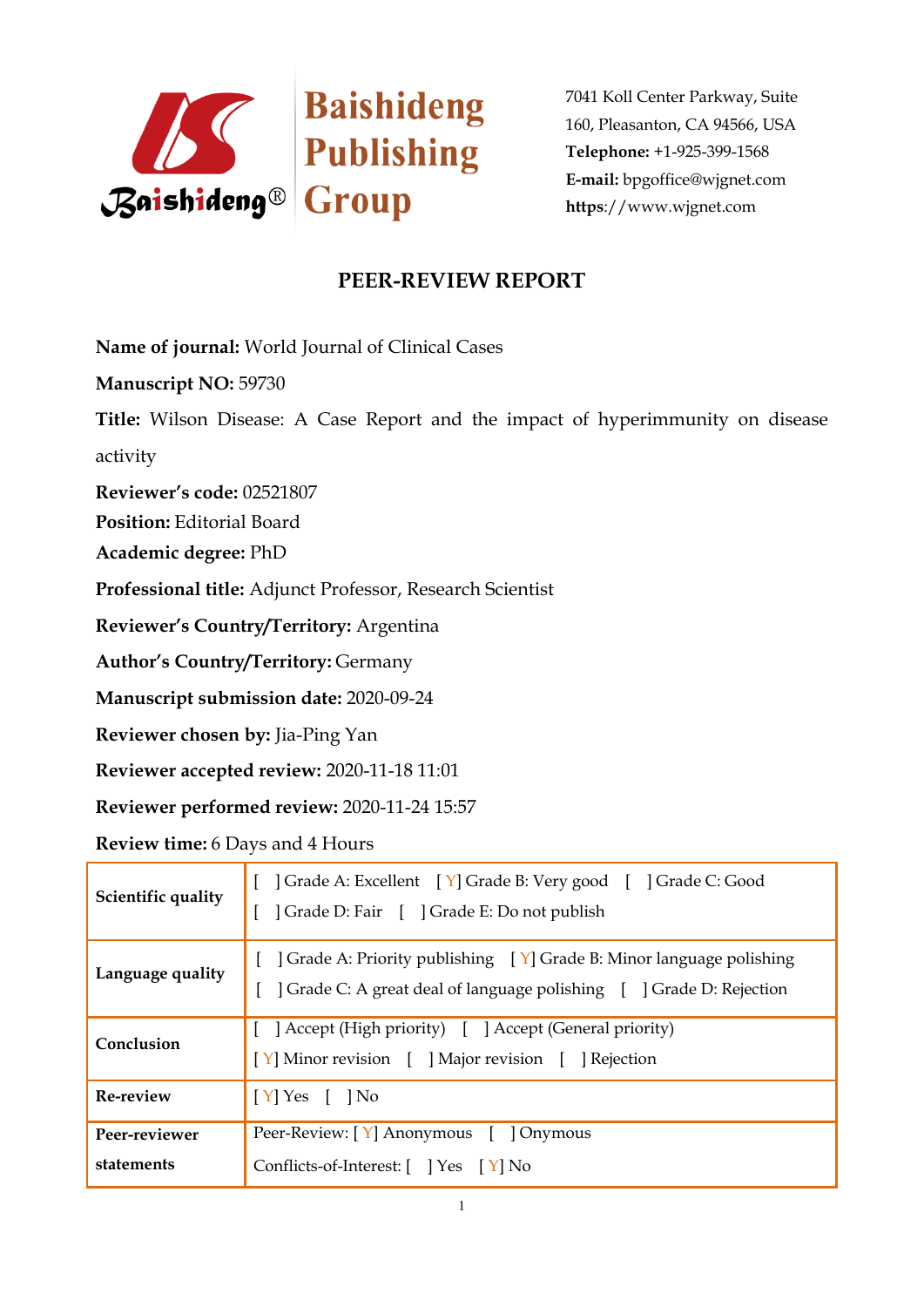

## **SPECIFIC COMMENTS TO AUTHORS**

The case report present by Stremmel et al. is an interesting and well-described one. Minor comments: Could the authors offer more information about the infection event occurred on April 2009? (line 152)? How it was diagnosed as it? Etiology?? Please also check some typing errors (line 204) and references not properly cited (line 208).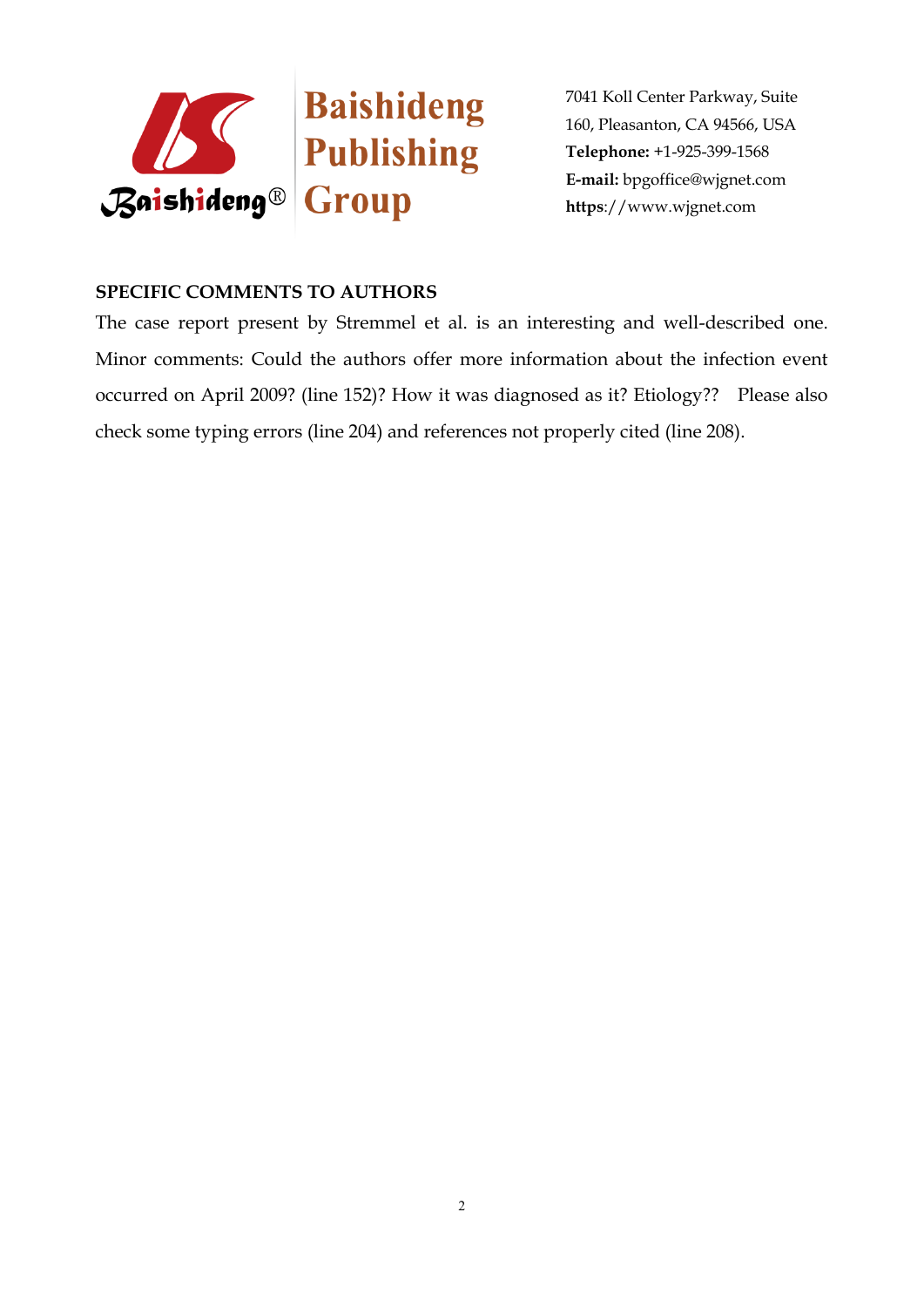

## **RE-REVIEW REPORT OF REVISED MANUSCRIPT**

**Name of journal:** World Journal of Clinical Cases

**Manuscript NO:** 59730

**Title:** Wilson Disease: A Case Report and the impact of hyperimmunity on disease activity

**Reviewer's code:** 02521807

**Position:** Editorial Board

**Academic degree:** PhD

**Professional title:** Adjunct Professor, Research Scientist

**Reviewer's Country/Territory:** Argentina

**Author's Country/Territory:** Germany

**Manuscript submission date:** 2020-09-24

**Reviewer chosen by:** Chen-Chen Gao

**Reviewer accepted review:** 2020-12-09 15:33

**Reviewer performed review:** 2020-12-09 16:04

**Review time:** 1 Hour

| Scientific quality          | Crade A: Excellent [Y] Grade B: Very good [ ] Grade C: Good<br>] Grade D: Fair [ ] Grade E: Do not publish                                     |
|-----------------------------|------------------------------------------------------------------------------------------------------------------------------------------------|
| Language quality            | [Y] Grade A: Priority publishing [ ] Grade B: Minor language polishing<br>] Grade C: A great deal of language polishing [ ] Grade D: Rejection |
| Conclusion                  | [ ] Accept (High priority) $[Y]$ Accept (General priority)<br>Minor revision [ ] Major revision [ ] Rejection                                  |
| Peer-reviewer<br>statements | Peer-Review: [Y] Anonymous [ ] Onymous<br>Conflicts-of-Interest: $[$ $]$ Yes $[$ Y $]$ No                                                      |

## **SPECIFIC COMMENTS TO AUTHORS**